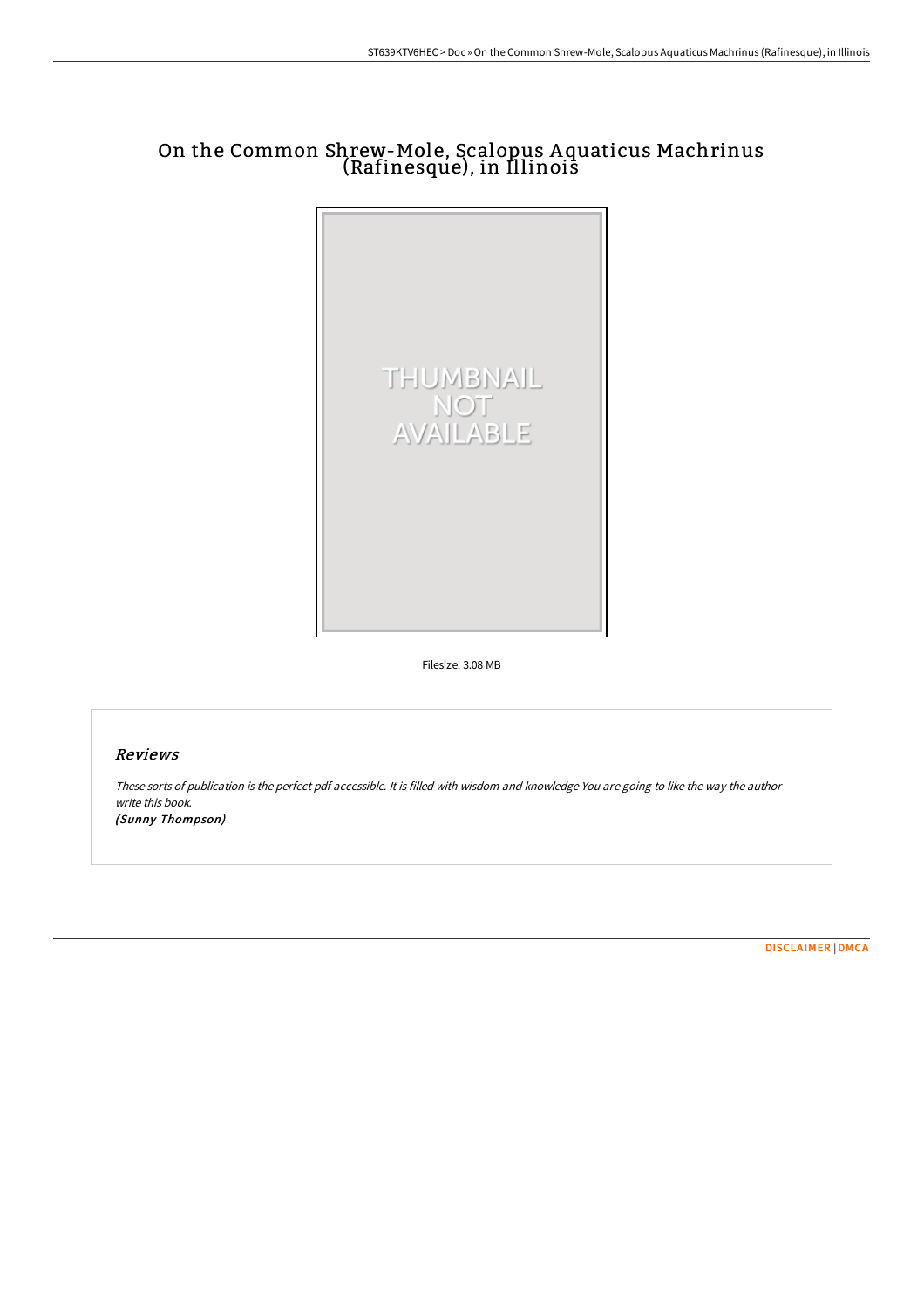### ON THE COMMON SHREW-MOLE, SCALOPUS AQUATICUS MACHRINUS (RAFINESQUE), IN ILLINOIS



To save On the Common Shrew-Mole, Scalopus Aquaticus Machrinus (Rafinesque), in Illinois PDF, you should click the button below and save the file or gain access to additional information that are related to ON THE COMMON SHREW-MOLE, SCALOPUS AQUATICUS MACHRINUS (RAFINESQUE), IN ILLINOIS book.

RareBooksClub. Paperback. Book Condition: New. This item is printed on demand. Paperback. 116 pages. Original publisher: Washington, D. C. : U. S. G. P. O. : Supt. of Docs. , U. S. G. P. O. , distributor, 2001. OCLC Number: (OCoLC)48027119 Subject: Income tax -- Law and legislation -- United States. Excerpt: . . . PUBLIC LAW 107 - 16 - JUNE 7, 2001 115 STAT. 51 Clause ( i ) shall not apply to a facility which is the principal residence ( within the meaning of section 121 ) of the oper-ator of the facility. ( B ) S. - PECIAL RULES WITH RESPECT TO A TAXPAYER A facility shall not be treated as a qualified child care facility with respect to a taxpayer unless - ( i ) enrollment in the facility is open to employees of the taxpayer during the taxable year, (ii) if the facility is the principal trade or business of the taxpayer, at least 30 percent of the enrollees of such facility are dependents of employees of the taxpayer, and (iii) the use of such facility (or the eligibility to use such facility) does not discriminate in favor of employees of the taxpayer who are highly compensated employees (within the meaning of section 414 (q)). (3) QUALIFIED CHILD CARE RESOURCE AND REFERRAL. -EXPENDITURE ( A ) I. - The term qualified child care N GENERAL resource and referral expenditure means any amount paid or incurred under a contract to provide child care resource and referral services to an employee of the taxpayer. ( B ) N. - The services shall not be ONDISCRIMINATION treated as qualified unless the provision of such services ( or the eligibility to use such services )...

Read On the Common Shrew-Mole, Scalopus Aquaticus Machrinus [\(Rafinesque\),](http://albedo.media/on-the-common-shrew-mole-scalopus-aquaticus-mach.html) in Illinois Online  $\frac{1}{16}$ Download PDF On the Common Shrew-Mole, Scalopus Aquaticus Machrinus [\(Rafinesque\),](http://albedo.media/on-the-common-shrew-mole-scalopus-aquaticus-mach.html) in Illinois